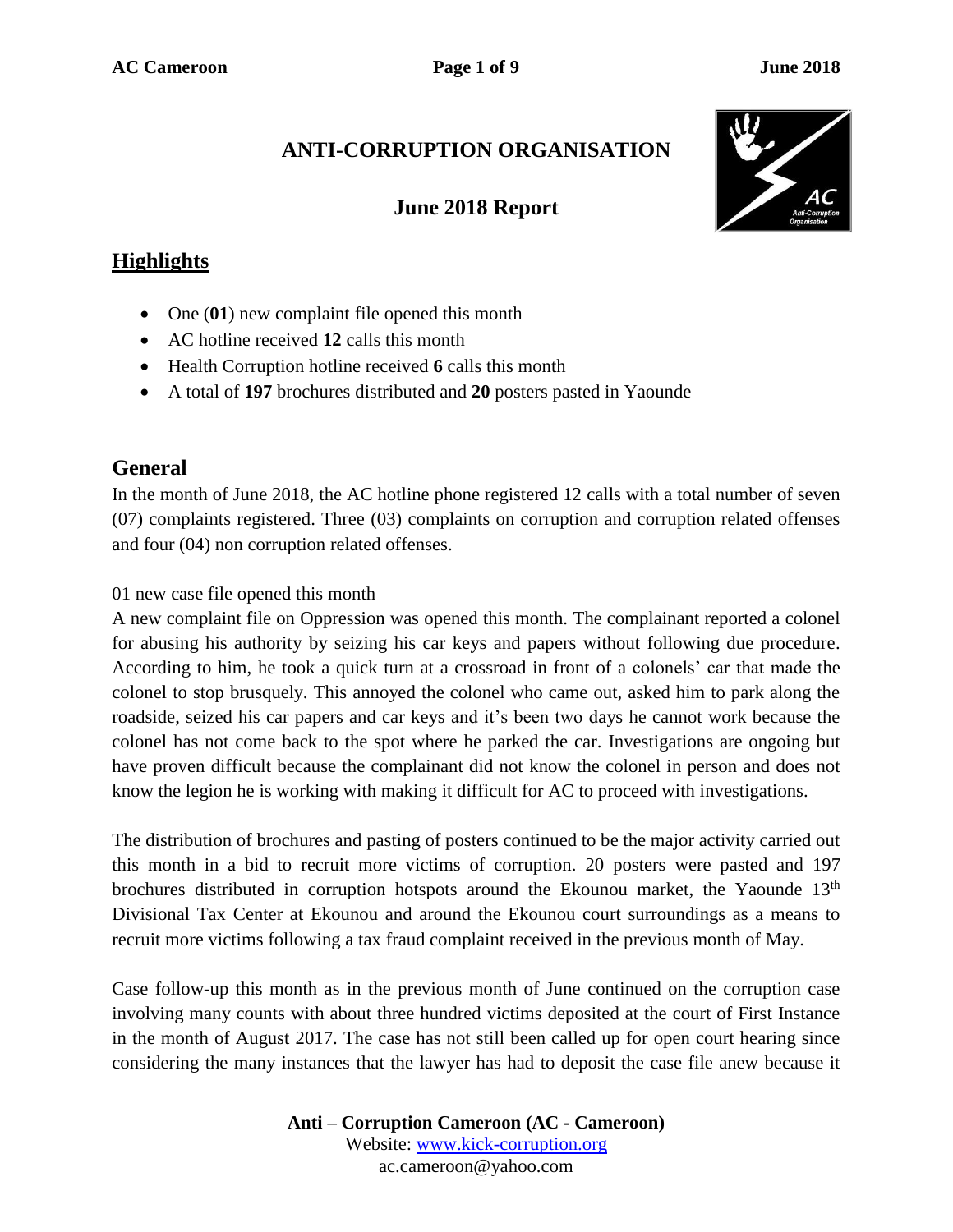keeps getting missing, AC petitioned the Minister of State, Minister of Justice and Keeper of the Seals through a letter calling for his intervention because according to the lawyer, this is the third time the case file is missing from the various jurisdictions which the case had been forwarded to for treatment.

## **AC Hotline Phone**

The AC hotline phone received 12 calls this month of June 2018, a steep decrease from last month's calls registering three (03) corruption and corruption related complaints and four (04) non-corruption complaints.

The calls have been analyzed and represented on charts as seen below;



Responsive calls this month of June 2018 represented 75% while 25% of callers' numbers were non-responsive.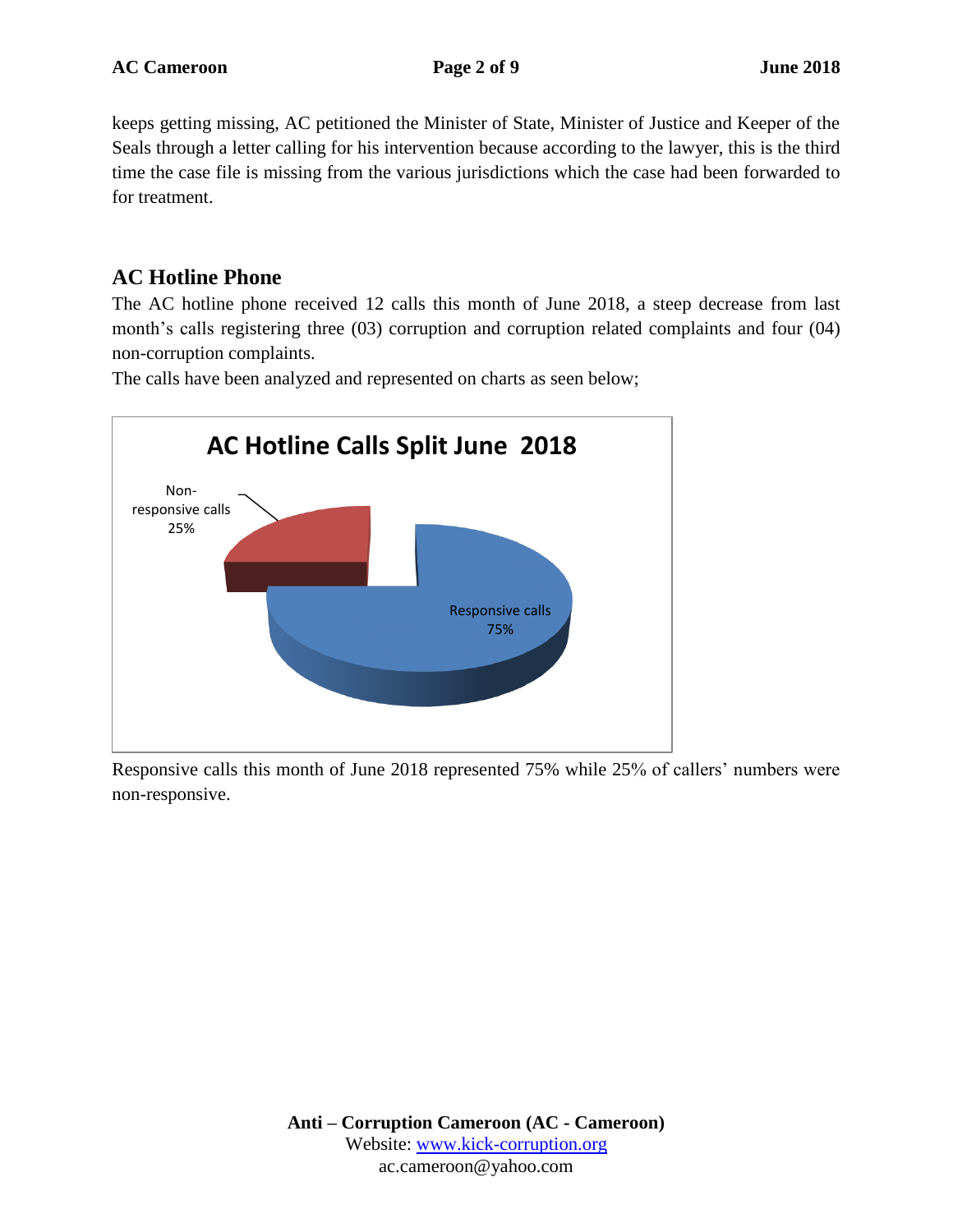

This month of June 2018, the responsive calls recorded 43% of calls received representing callers who reported corruption and corruption related complaints and 57% had complaints not related to corruption to report.



As has been the trend with corruption complaints, complaints reporting bribery and corruption had the highest number of complainants representing 34% of total corruption complaints registered. Closely followed by complaints on oppression and extortion with 33% of calls each.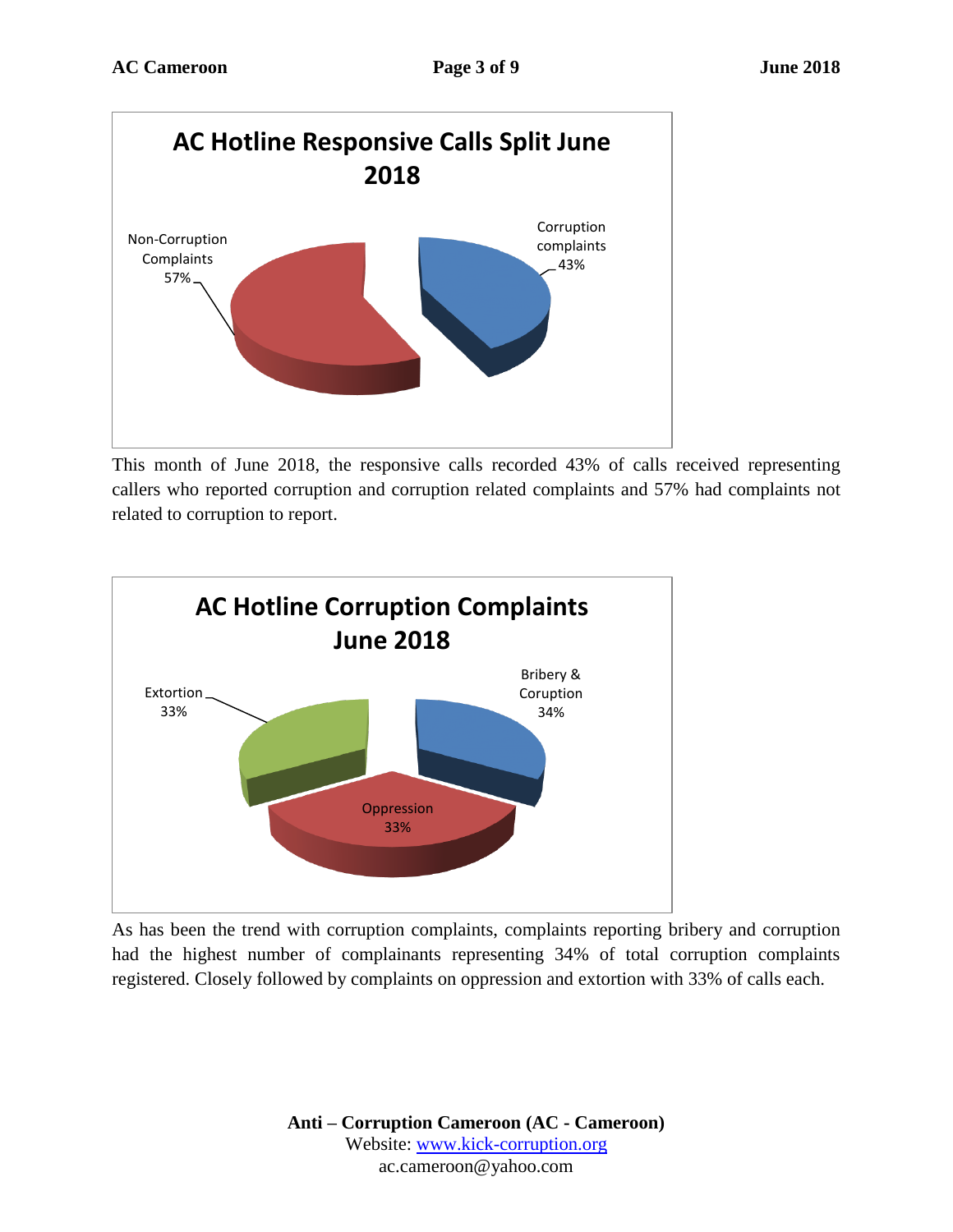

This month of June 2018, complaints on scamming were the highest non-corruption complaints registered representing 50% of total non-corruption complaints, while complaints of abuse from forces of law and order and trafficking in human parts both registered 25% each.

# **Gender**



June 2018 registered 80% of participants in calls of the male gender while the female gender made up only 20% of callers.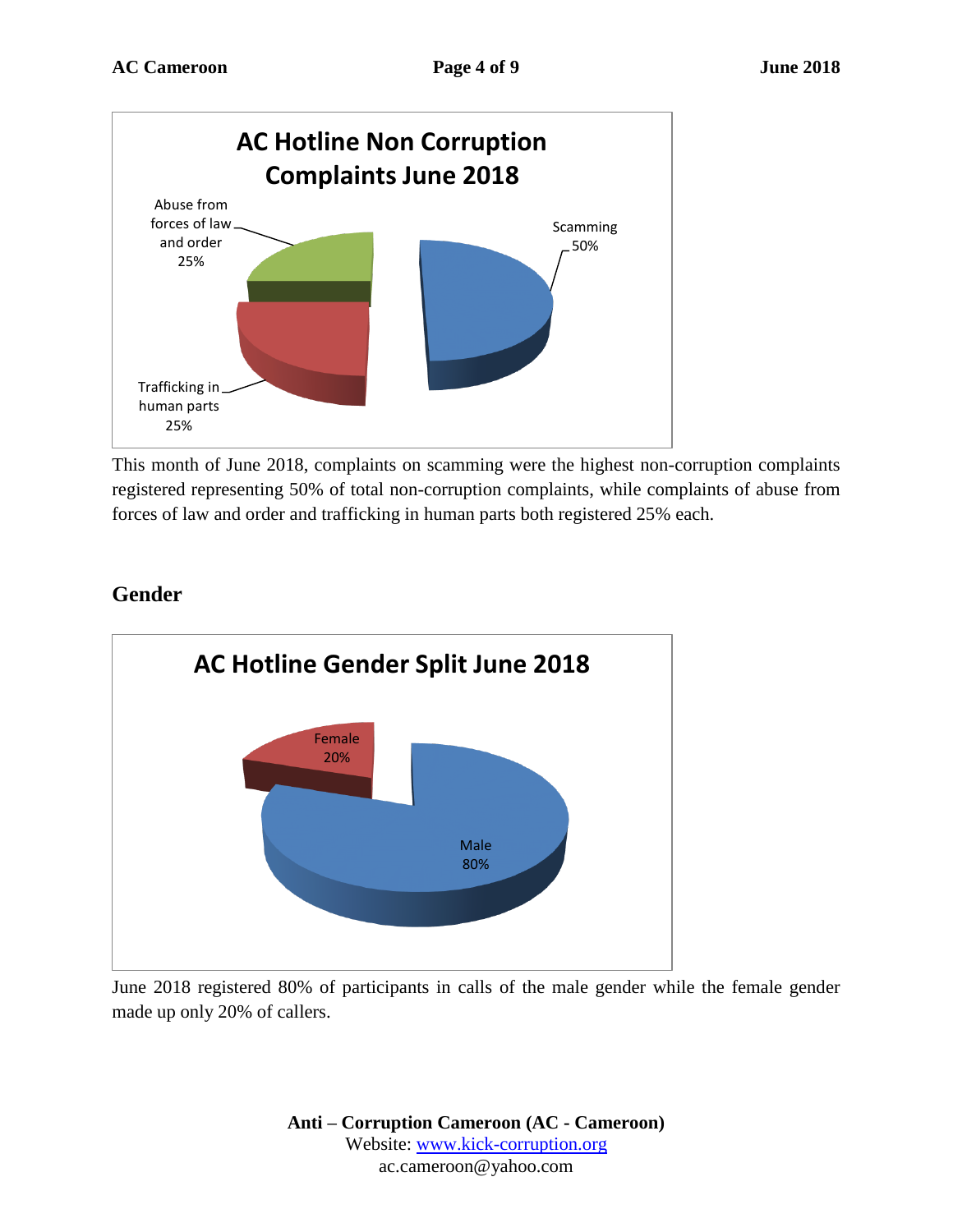# **Age Range of Callers**



The adult age range participated with most calls representing 60% of total callers and the youth age range with 40% of calls while the elderly age range were not represented.

# **Centre** 67% **Littoral** 33% **AC Hotline Regional Split June 2018**

**Regional Representation** 

Same as the past month where two out of the ten regions registered calls, the Centre region registered 67% of calls and the Littoral region registered 33%.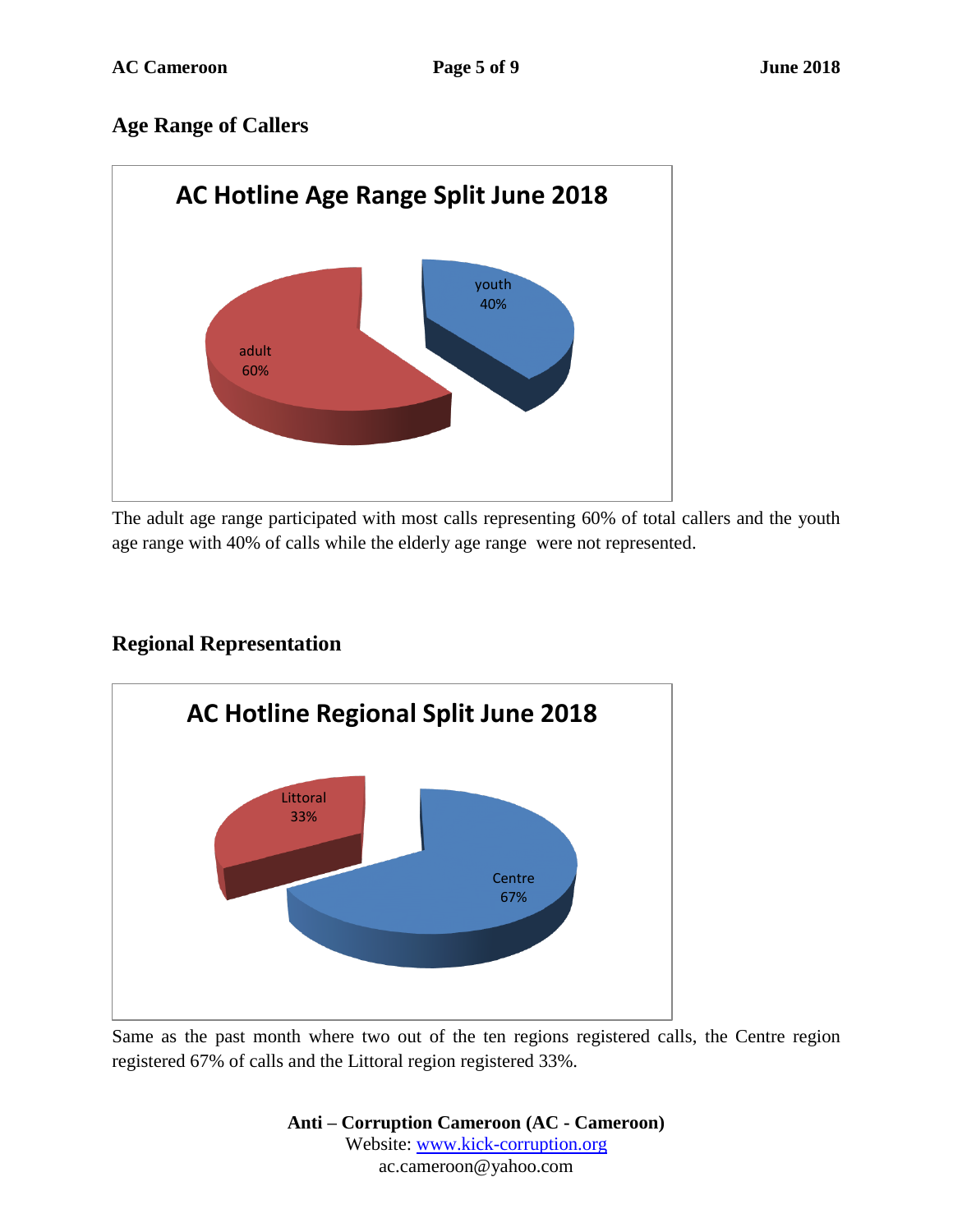#### **Investigations**

Investigations are ongoing on a new complaint file opened this month. AC is investigating on a colonel, who seized the car documents and car keys of a local commercial auto car driver in Bafia, a town in the Centre region and 120km from the capital city of Yaounde. According to the complainant, he took a quick turn at a crossroad junction in front of a colonels' car that made the colonel to stop brusquely. This annoyed the colonel who came out, asked him to park along the roadside, seized his car papers and car keys and asked him to come back the day after to collect his documents and keys. Now the complainant called on the third day after going to the spot and spending the whole day near his car hoping to see the colonel in vain. He has been unable to work and he lives off the money made from transporting passengers in that locality.

Investigations have proven difficult because the complainant did not know the colonel in person and does not know the legion he is working with making it difficult for AC to proceed with investigations. AC plans on handing over the case to SED for proper search.

## **Legal follow-up**

Case follow-up this month as in the previous month of June continued on the corruption case involving many counts with about three hundred victims deposited at the court of First Instance in the month of August 2017. The case has not still been called up for open court hearing since considering the many instances that the lawyer has had to deposit the case file anew because it keeps getting missing. AC petitioned the Minister of State, Minister of Justice and Keeper of the Seals through a letter calling for his intervention because according to the lawyer, this is the third time the case file is missing from the various jurisdictions which the case had been forwarded to for treatment.

## **Health Corruption Hotline**

The Health Corruption hotline received six (06) calls this month of June 2018, four (04) of which were responsive calls while two were non-responsive. One complaint was registered regarding HIV/AIDS which AC planned to petition the Minister of Public Health but had to hold on for some time because the patient for fear of reprisal totally refused since he was still following treatment. According to him, the District Medical Officer of the Biyem-assi district hospital insulted him while operating on his eye and referred to him as a criminal because he is hesitant to start antiretroviral treatments and threatened never to operate on him again if he were to relapse because of his HIV positive status.

Data from the calls has been analyzed as is represented on charts below.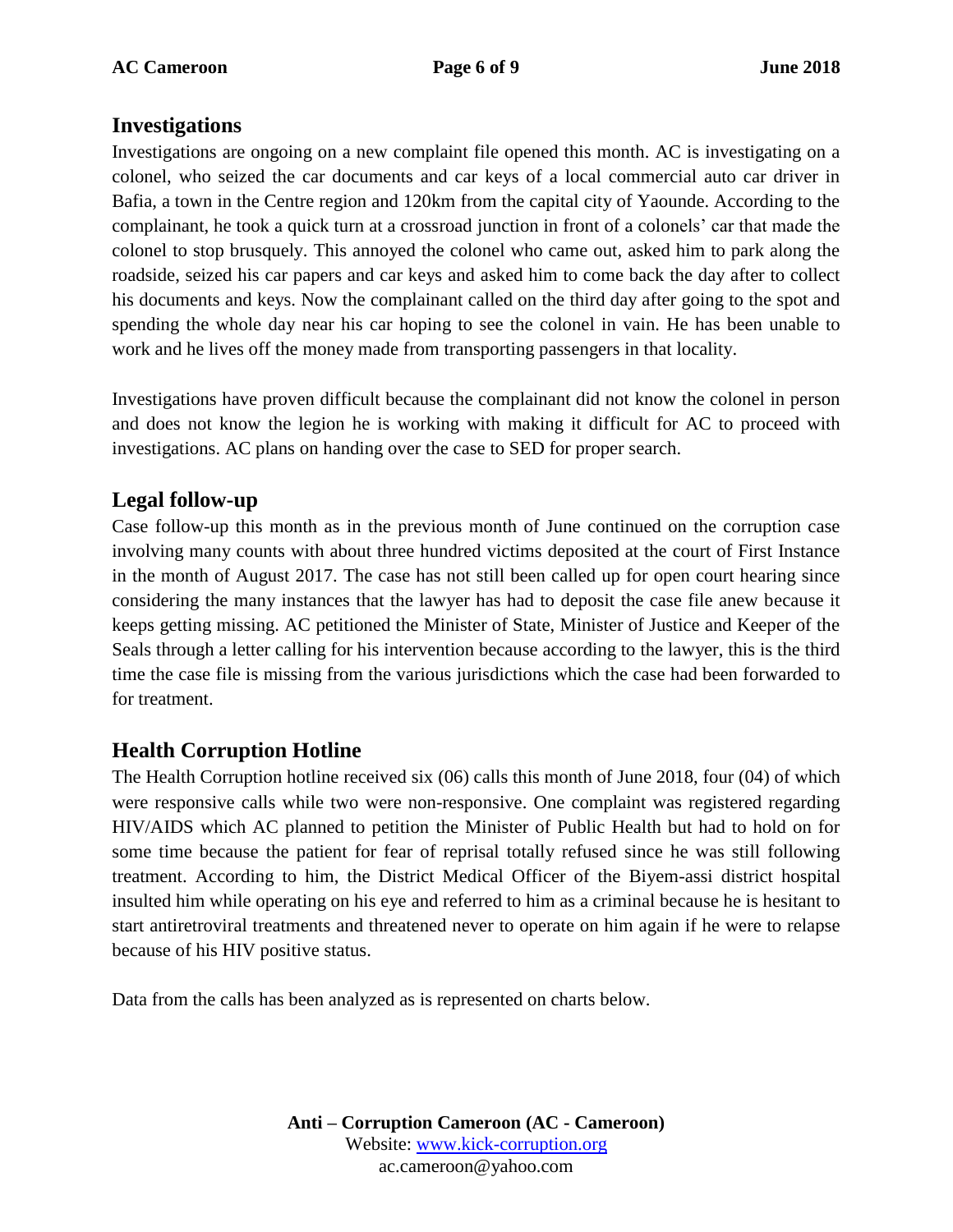

67% of calls received through the Health Corruption phone were responsive while 33% of calls were non responsive.



# **Gender**

Both the female gender and male gender participated with equal number of calls representing 50% each.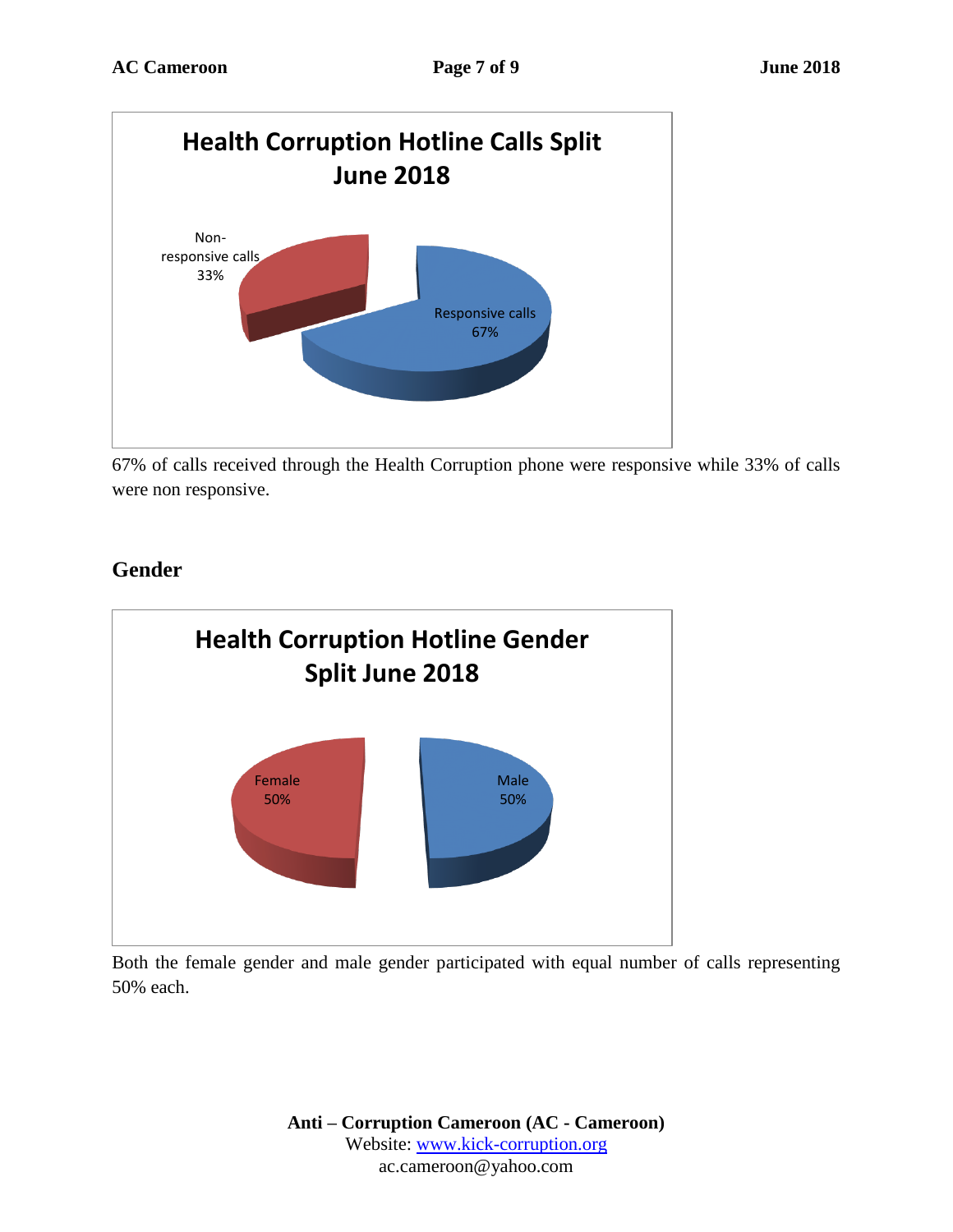# **Age Range of Callers**



The adult age range participated with 75% of calls of the total calls registered and the youth with 25% of calls. The elderly age range did not participate in calls in the month of June, 2018

# **Regional Representation**



This month of June 2018, the Centre region had the highest number of calls with 67% representation and the Adamawa region had 33% of total calls. Out of the ten regions only these two have been represented for two months ongoing.